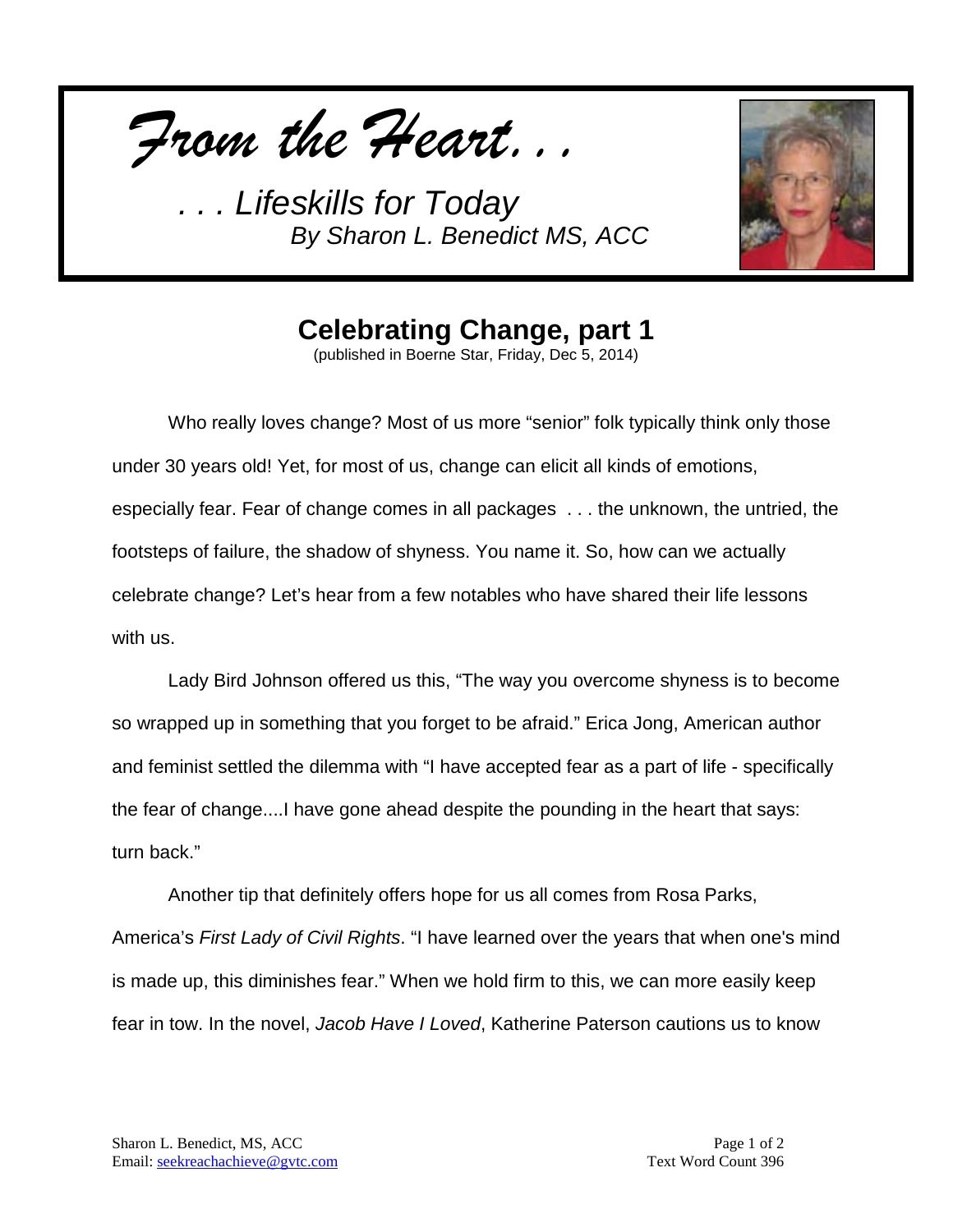the difference that fear plays in our lives. "To fear is one thing. To let fear grab you by the tail and swing you around is another."

If fear has grabbed our tails, we lose on many fronts, including friends knocking at our door. As Shirley Maclaine has said, "Fear makes strangers of people who would be friends." Then add George S. Patton to match up this unlikely pair! "There is a time to take counsel of your fears, and there is a time to never listen to any fear."

What tips can you offer to help us celebrate those changes in our lives? Whether those changes are small steps to the big ones, let's all begin to practice putting fear on the run. Let's look at change as an opportunity to celebrate, no matter our pounding hearts! See you next week with part 2 *Celebrating Change*, learning to have courage to change and learn new things, whether you are only eight years old or eighty!

#### \*\*\*\*\*\*

*Sharon L. Benedict, is a speaker, author, and weaver, and loving it! She is available for speaking engagements, freelance writing, and will even weave you a one-of-kind creation, just for you. Sharon also welcomes your questions and comments and can be contacted a[t seekreachachieve@gvtc.com.](mailto:seekreachachieve@gvtc.com) Visit her website at [www.celebratingyourjourney.com.](http://www.celebratingyourjourney.com/)*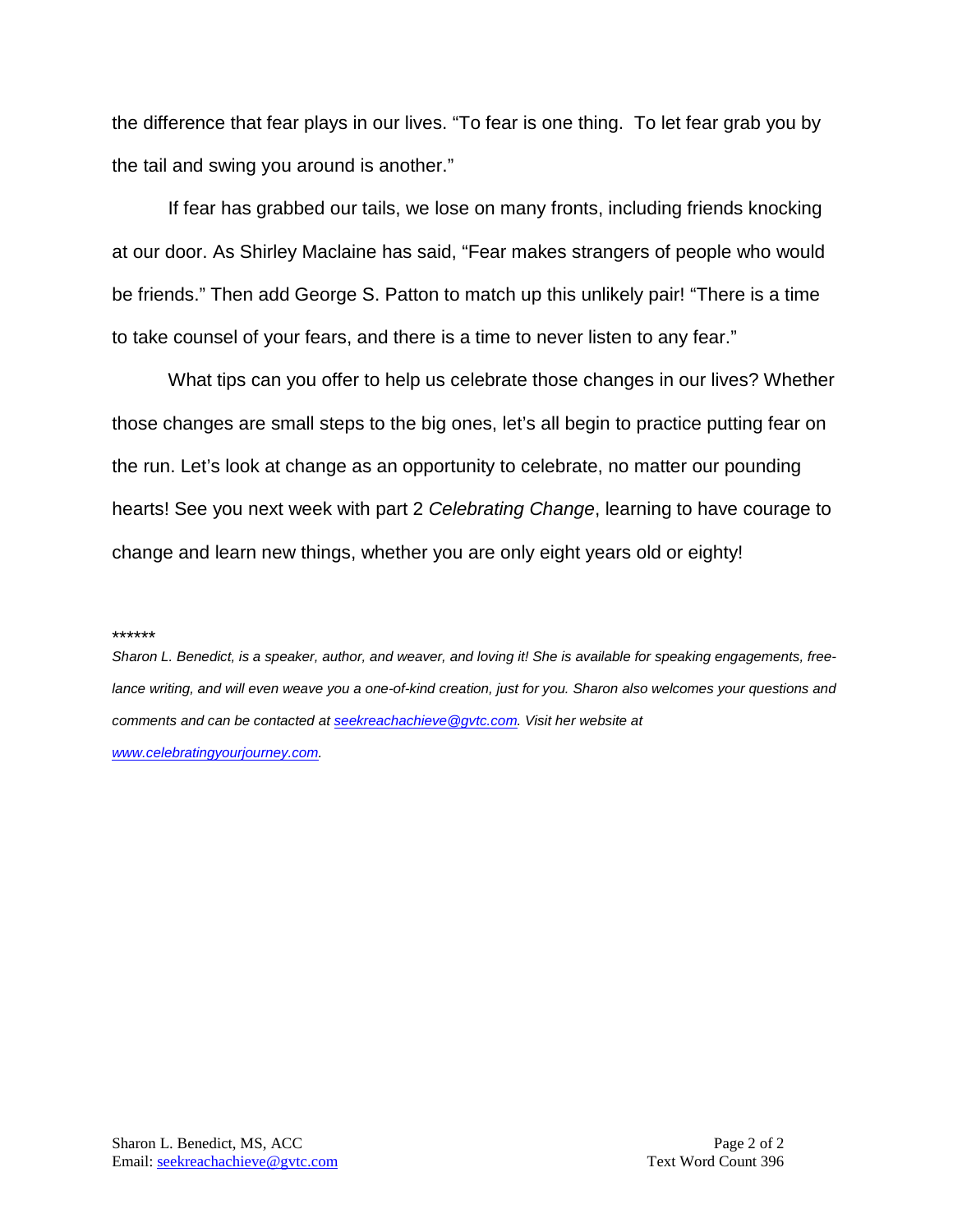*From the Heart...*



## **Celebrating Change with Courage, part 2**

(published in Boerne Star, Friday, Dec 12 , 2014)

Before we can really begin to step out and embrace change, we must face those fears that hold us back. Whether those changes are small steps to the big ones, let's all begin to practice putting fear on the run. Let's first look at change as an opportunity to celebrate, no matter our pounding hearts! Whatever our age may be, eight or eighty, let's see what others have said about change. You may just find the courage to learn something you couldn't any other way.

Here's a little science tip from Peter Borden, "Most advances in science come when a person for one reason or another is forced to change fields." For most of us, when we find ourselves entering a new field of occupation or study, not only are we learning new things, but many new ways of doing things with new people.

Change happens on many levels that challenge us to step in with courage and commitment. How about adding celebrating to the mix . . . plus some new friends? Johann Wolfgang von Goethe, 18<sup>th</sup> century lyric poet and statesman offers us a glimpse into the possible. "Science arose from poetry--when times change the two can meet again on a higher level as friends."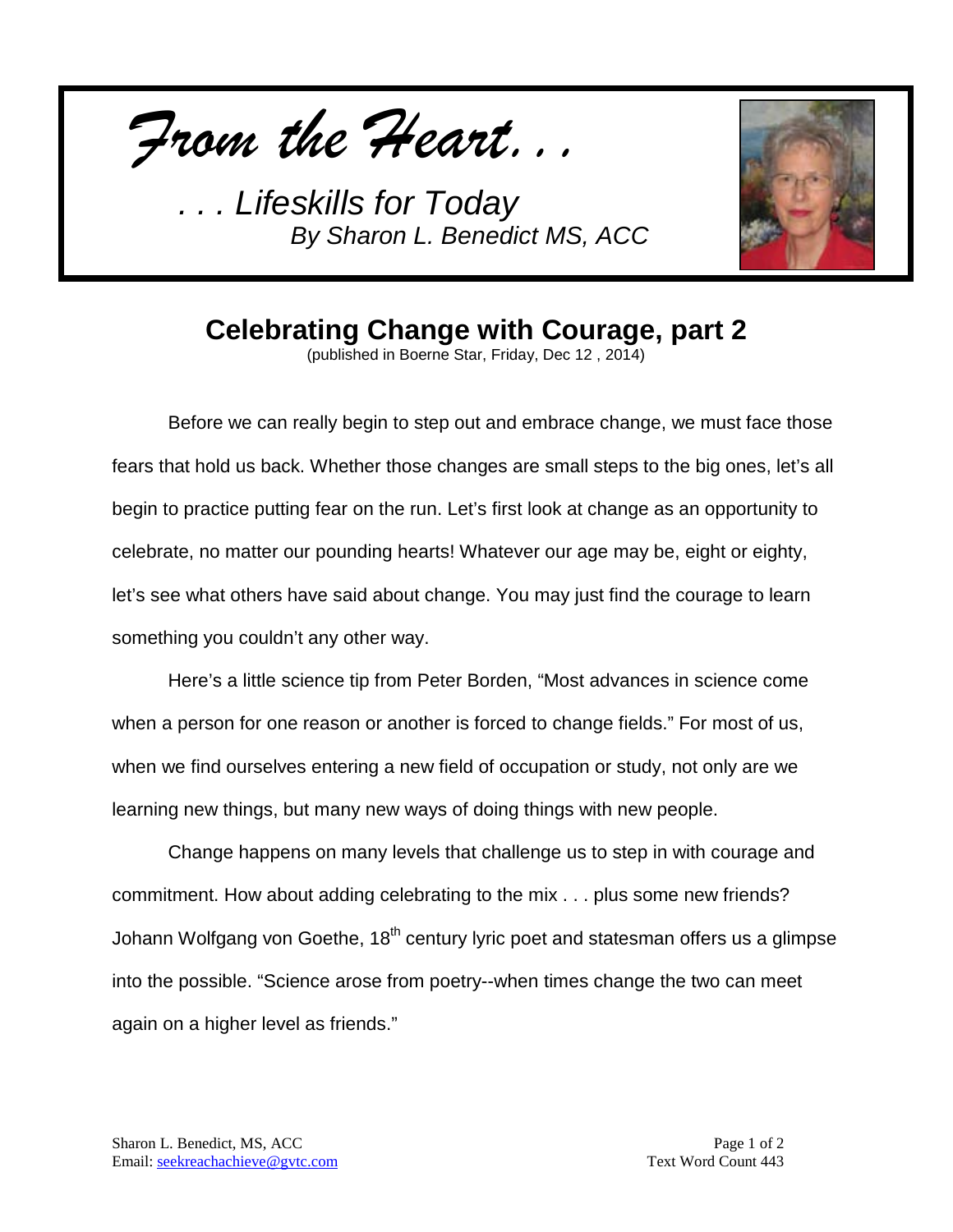One thing is for sure, change happens one step at a time, even when it doesn't feel like it. Riley Keough, American actress and model, gives us a well rounded perspective with "Life changes so quickly, feeling grateful to be around such wonderful people to strengthen and grow with."

Laurence J. Peter, 20<sup>th</sup> century Canadian educator and best known for the formulation of the Peter Principle, offered a moment by moment tip we can all wrap around our minds and hearts. "Real, constructive mental power lies in the creative thought that shapes your destiny, and your hour-by-hour mental conduct produces power for change in your life. Develop a train of thought on which to ride. The nobility of your life as well as your happiness depends upon the direction in which that train of thought is going."

Here is the challenge given by King Whitney Jr. for us all. "Change has a considerable psychological impact on the human mind. To the fearful it is threatening because it means that things may get worse. To the hopeful it is encouraging because things may get better. To the confident it is inspiring because the challenge exists to make things better." What lens are you currently viewing through?

#### \*\*\*\*\*\*

*Sharon L. Benedict, is a speaker, author, and weaver, and loving it! She is available for speaking engagements, freelance writing, and will even weave you a one-of-kind creation, just for you. Sharon also welcomes your questions and comments and can be contacted a[t seekreachachieve@gvtc.com.](mailto:seekreachachieve@gvtc.com) Visit her website at [www.celebratingyourjourney.com.](http://www.celebratingyourjourney.com/)*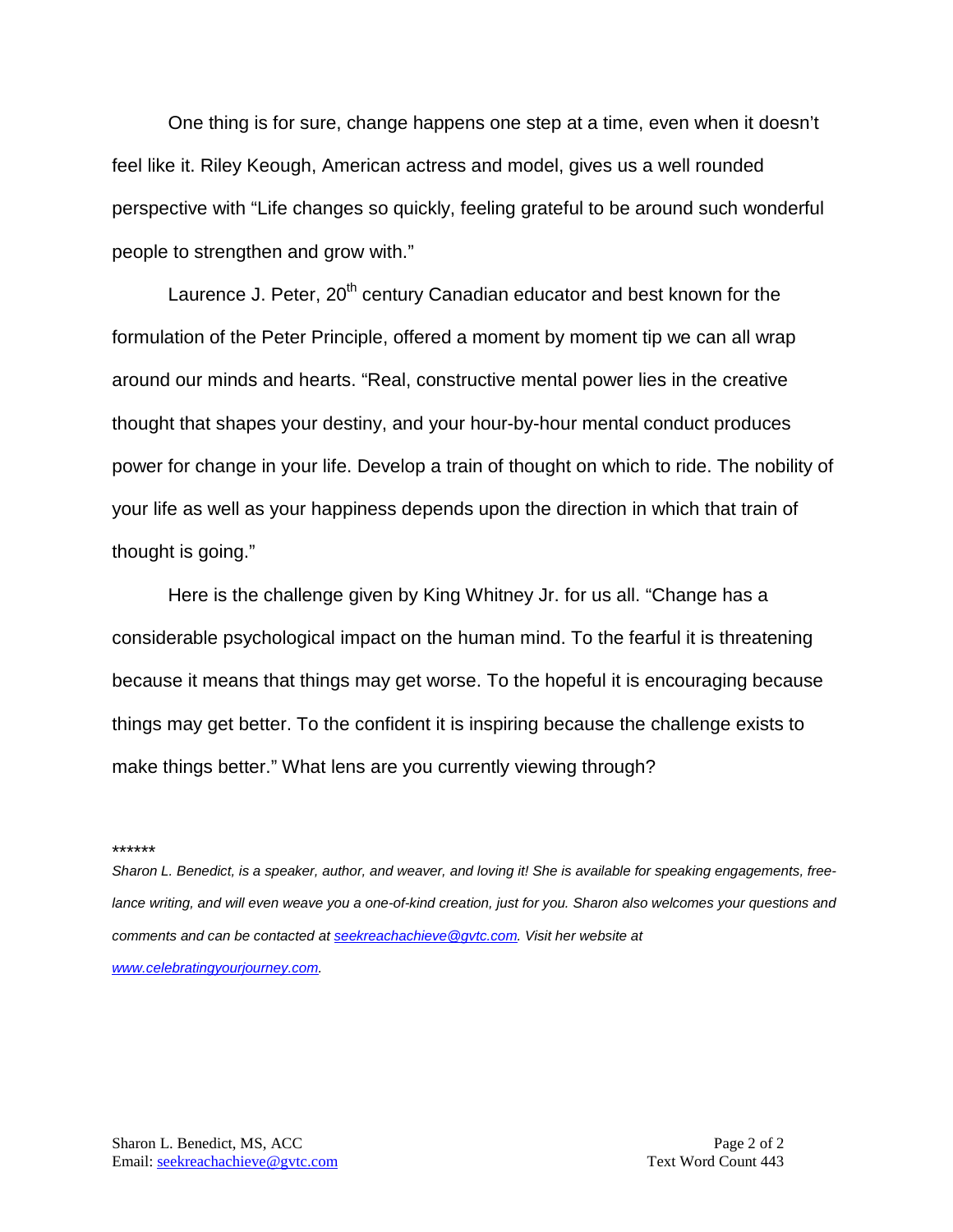



# **Celebrating Change . . . your second chance, part 3**

(published in Boerne Star, Friday, Dec 19 , 2014)

"We all have big changes in our lives that are more or less a second chance." This gem comes from Harrison Ford, renown actor, as quoted by Garry Jenkins in "Harrison Ford: Imperfect Hero."

Whenever I think about the years I raised my two daughters, I feel like I missed so many opportunities to be with them, play with them, and find ways to make the sweetest memories. Yet, knowing as I grow more senior and big changes happen, I can smile. With each change I have a second chance to make the most of each moment with my wonderful daughters. It's all in the attitude and my actions.

William James, American philosopher and psychologist (1842-1910), offered "Human beings, by changing the inner attitudes of their minds, can change the outer aspects of their lives." If we can really grab hold, changing our attitudes, we just may find in each moment a second chance to not only change our own lives but those around us.

For many of us, we think we have to win the lottery, get a big promotion at work, get a surprise inheritance to have our minds and attitudes changed. We are always holding off in the moment for some unknown future windfall. But we all know if we are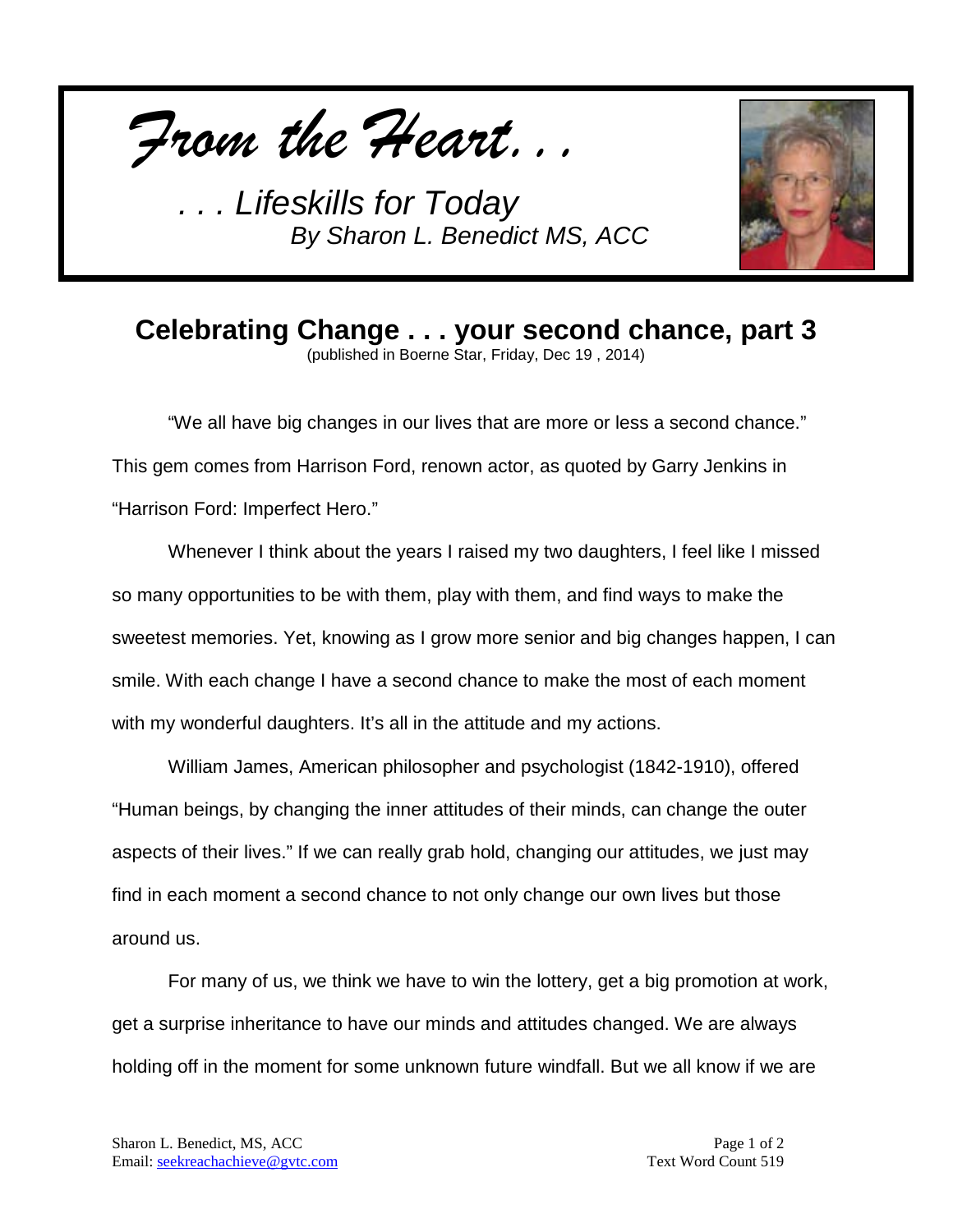honest with ourselves that "Fortune does not change men; it unmasks them." Suzanne Necker, (original name Suzanne Curchod, 1739-1794), was a writer and the premier Swiss hostess of a brilliant Parisian literary salon, a gathering place for notables of the day. She was also the wife of Jacques Necker, the finance minister under King Louis XVI of France. Even in the middle of opulence during Necker's life, gems were learned and shared with the world.

Yes, words create change good and bad. As the biblical saying in Proverbs 25:11 (NKJV) nails the good ones, "A Word fitly spoken is like apples of gold In settings of silver." Words that encourage, lift, and give hope become far more valuable than even gold or silver. Yet, makes us richer all the same. Words fitly spoken are all wrapped up in the truth we need to hear and our hearts need to heal. We also must remember that "The truth does not change according to our ability to stomach it" as offered by Flannery O'Connor, American writer, essayist, and an important voice in literature (1925-1964).

So, the next time a change is knocking at your door, say hello to your second chance. Begin to create special moments with those you love and care about. And remember change will also expose your attitude. With each word let the change speak truth to you, no matter how hard it is to hear. Here comes your second chance to not only change your own life but also make a difference for someone else. You both will be richer for the change and so will your second chance.

\*\*\*\*\*\*

*Sharon L. Benedict, is a speaker, author, and weaver, and loving it! She is available for speaking engagements, freelance writing, and will even weave you a one-of-kind creation, just for you. Sharon also welcomes your questions and comments and can be contacted a[t seekreachachieve@gvtc.com.](mailto:seekreachachieve@gvtc.com) Visit her website at* 

*[www.celebratingyourjourney.com.](http://www.celebratingyourjourney.com/)*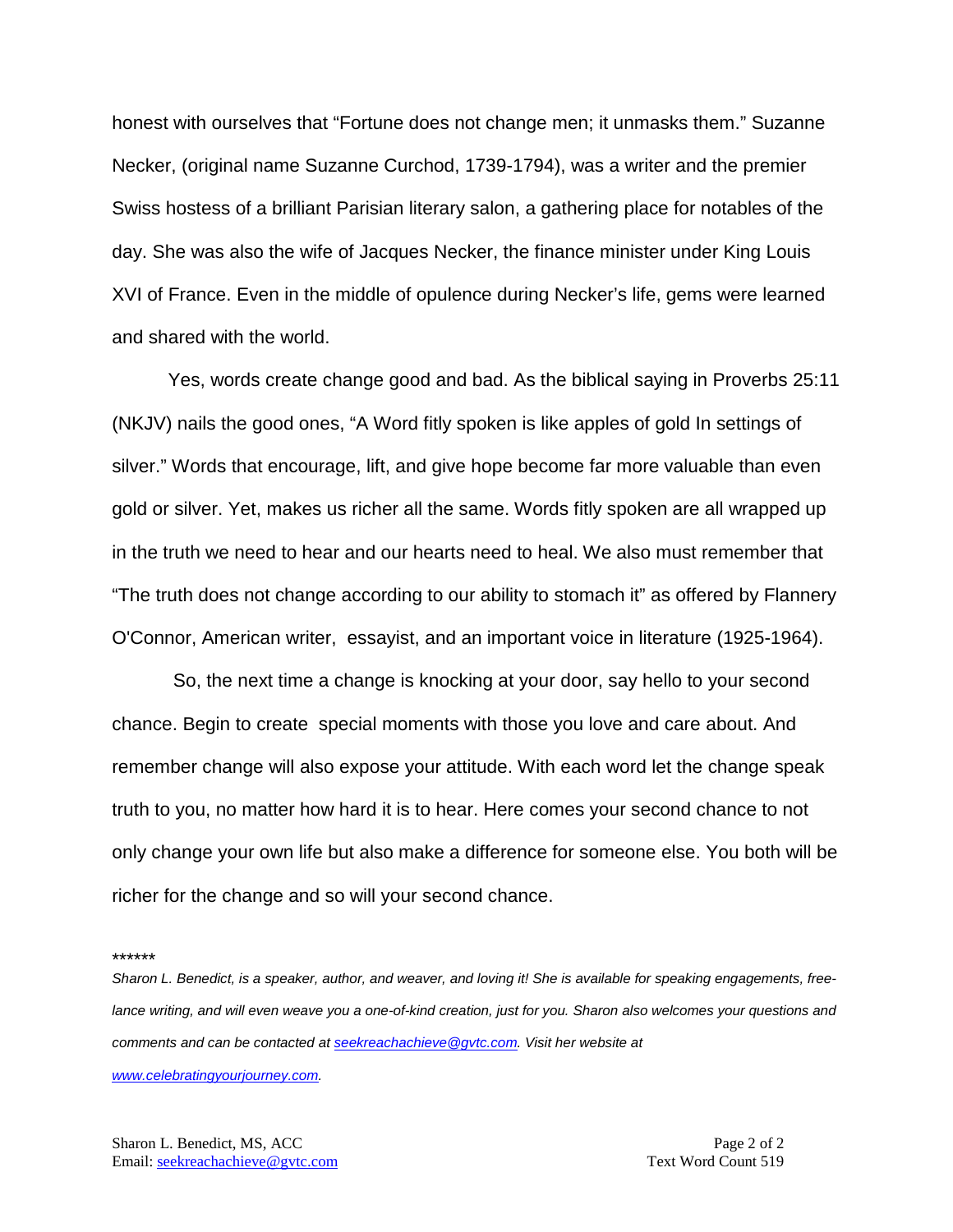*From the Heart...*



**Celebrating Change . . . for the better, part 4**

(published in Boerne Star, Friday, Dec 26 , 2014)

As we finish out the year of those twelve practical lifeskills, we end with lifeskill "Celebration." The final installment this month for part 4 is celebrating change for the better. More than any gem I have heard or read over the years, Mahatma Gandhi shines through with "You must be the change you wish to see in the world."

Another gem is actually a song I love. The Imperials sang one of the most beautiful songs that still brings me to tears, wanting my life to make a difference for others. The song is "You're the only Jesus . . . some will ever see"

[\(https://www.youtube.com/watch?v=2neQ5Hx0Hw0\)](https://www.youtube.com/watch?v=2neQ5Hx0Hw0).

I may be getting a little mushy here for some, but isn't this the season for sharing the heart of the season, and making a change for the better? So, as Gandhi and Jesus would agree, let us all be the change in this world today.

Ok, here's a small chuckle to lighten the mood a little. I know one thing has changed for me since middle age. According to my mirror and E. Joseph Cossman, entrepreneur and wealth-builder, "Middle age is when your broad mind and narrow waist begin to change places."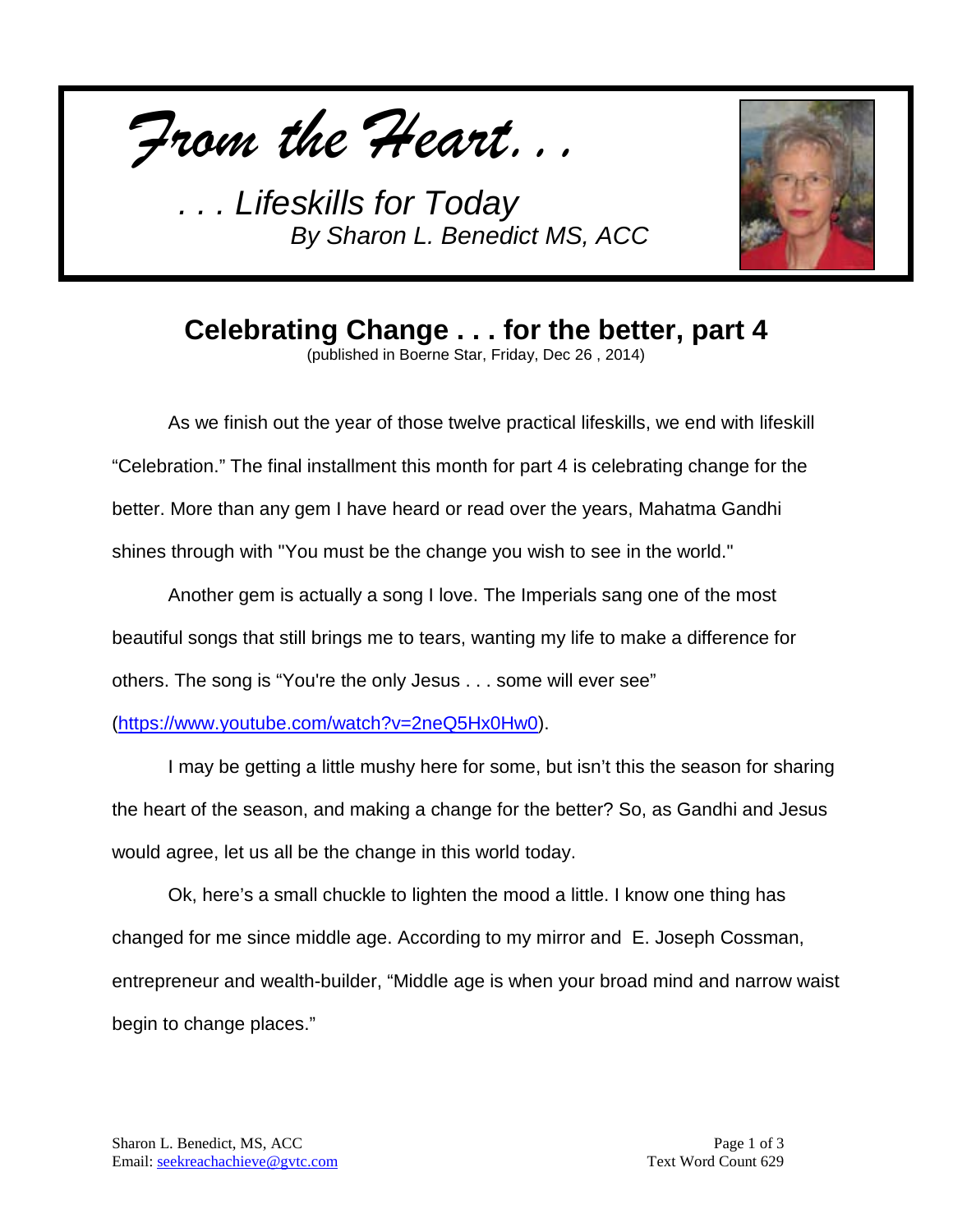Changing for the better has everything to do with taking care of yourself. Look in the mirror and see what your doctor has been telling you to change for years. James Gordon, M.D., clearly knows his patients with "It's not that some people have willpower and some don't. It's that some people are ready to change and others are not."

James Prochaska, Professor of Psychology and author of *Changing for Good*, offers very basic ways to get ready and sustain the change.

- The first is to find and learn new facts and suggestions supporting the change.
- Experience and express negative feelings about one's problems such as worry or fear.
- Realize that the behavioral change is part of one's identity.
- Assess how one's problem affects the physical environment.
- Choose and commit to act on a belief that change is possible; accepting responsibility for changing.
- Substitute healthier alternatives for problem behaviors.
- Avoid triggers and cues.
- Increase the rewards of positive behavioral change and decrease the rewards of the unhealthy behavior.
- Seek and use a strong support system of family, friends, and co-workers.

I would also encourage you to include faith family in your support system.

When Prochaska steps become a natural part of your daily life, you will discover Nelson Mandela's *A Long Walk To Freedom* gem will also shine through for you. "There is nothing like returning to a place that remains unchanged to find the ways in which you